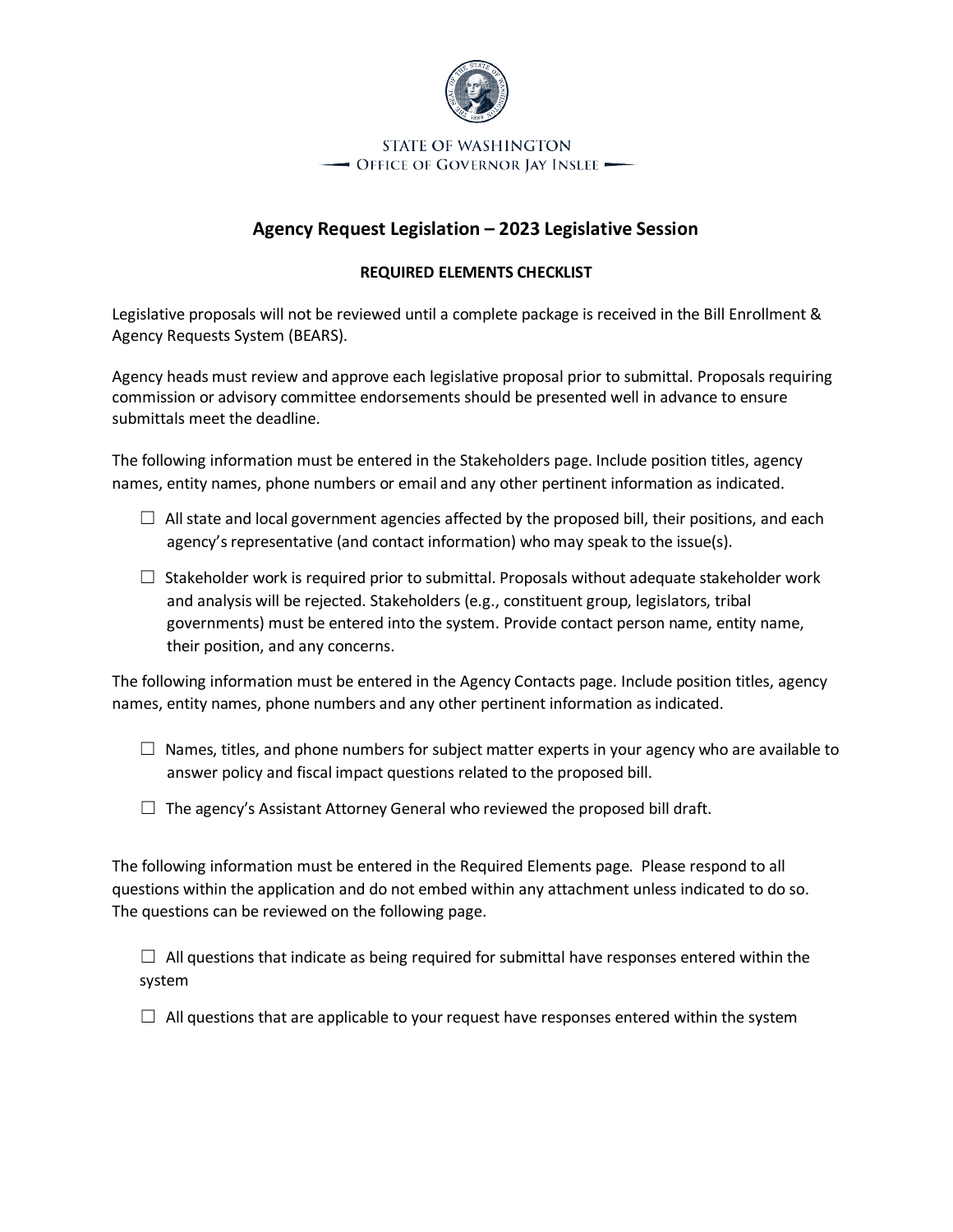

## **Required Elements for Agency Request Legislation**

- 1. **Provide a statement that explains why your agency needs the bill.** *(Required before submittal.)* Include in your statement what problem the bill is designed to correct.
- **2. Is this bill tied to the Governor's priority or priorities?** *(Required before submittal.)*
- **3. If the response to the prior question was "Yes," please indicate which Governor's priority or priorities.** *(Required before submittal.)*
- **4. Provide a summary of major provisions.** *(Required before submittal.)*
- **5. Provide changes to the current law.** *(Required before submittal.)*
- **6. Irrespective of whether a bill has a fiscal impact, attach a completed fiscal note from each of the affected state agency(s), including local government.** *(Required before submittal.)* Coordinate with Department of Commerce.
- **7. Will the fiscal impact of this proposed legislation exceed \$50,000?** *(Required before submittal.)*
- **8. If the legislative is tied to a budget request, please provide the agency's budget decision package code and title for reference.** *(Required before submittal.)* Option: Attach a copy of the Decision Package
- **9. Please attach the official Code Reviser draft of the proposed legislation containing a Z-draft number, and ensure it matches the Z-draft number provided on the field within the Agency Request Information screen.** *(Required before submittal.)*

If revisions are made during the review process, add the updated copy to the Attachments section within your agency request.

- **10. Review the submittal requirements and confirm the following was included in your list of Agency Contacts:** *(Required before submittal.)*
	- $\Box$  At least one or more subject matter experts available to answer policy and fiscal impact questions related to the proposed bill.
	- $\Box$  For any state or local government agencies affected by the proposed bill one or more agency representatives who may speak to the issue(s) has been provided.
	- $\Box$  The agency's Assistant Attorney General who reviewed the proposed bill draft.
- **11. Did you provide adequate stakeholder information within the stakeholder's section?** *(Required before submittal.)*

Proposals without adequate stakeholder work and analysis will be rejected. Stakeholders (e.g., constituent groups, legislators, tribal governments) must be entered into the system.